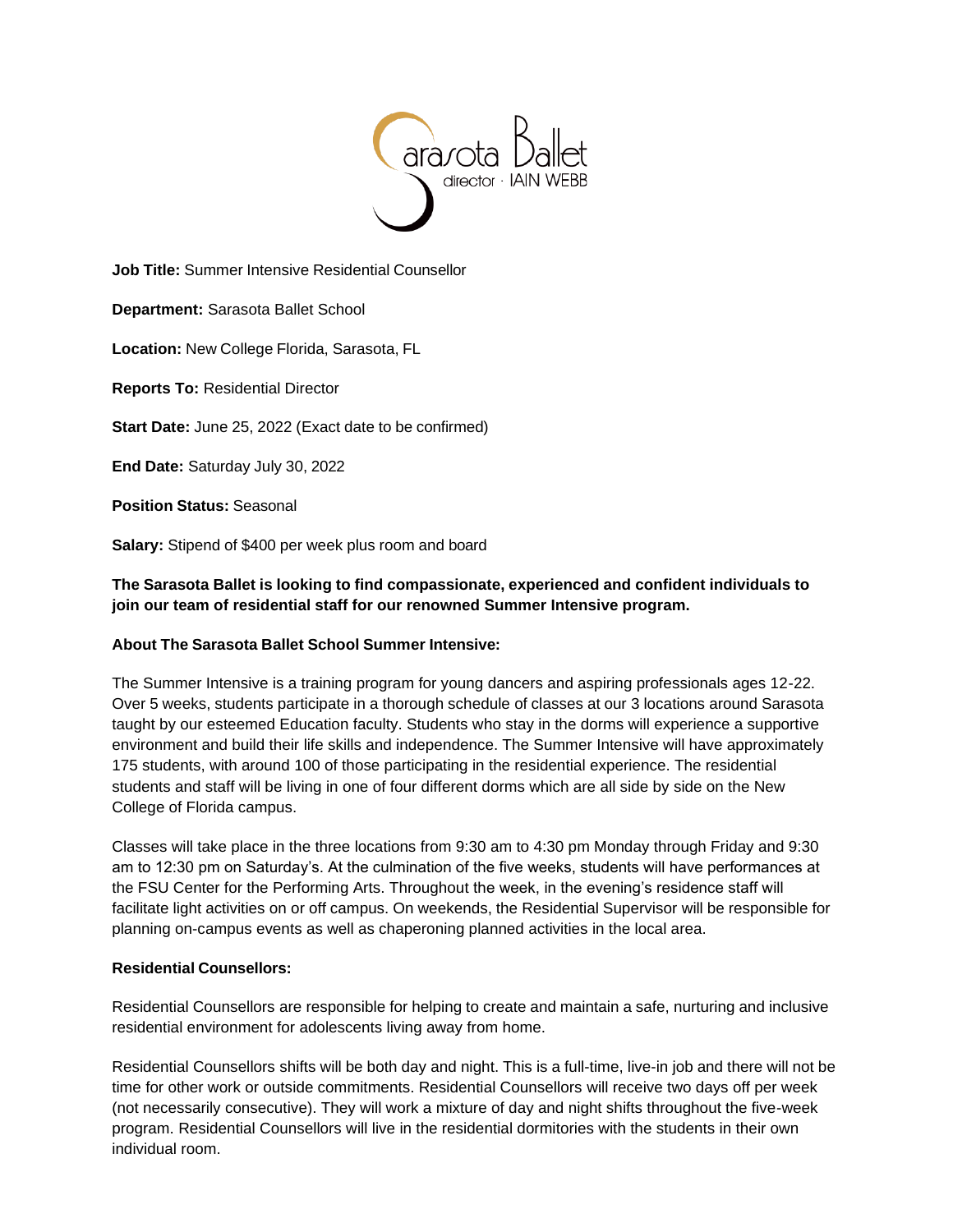# **Main Duties include but are not limited to:**

- Carry out and report back on any duties assigned by the Residential Supervisor and Assistant Residential Supervisor
- Be a contact for all parental inquiries and keep good communication with the staff at The Sarasota Ballet
- Report any concerns to Residential Supervisor and Assistant Residential Supervisor in a timely manner
- Assist in any duties required by The Sarasota Ballet during day shifts including being on-site at any of our studio locations
- Assist with processing of student mail and packages
- Interface with Sarasota Ballet Education staff
- Assist in overseeing meals and ensure students are getting adequate nutrition.
- Assist with overseeing organization and implementation of all recreational activities, excursions, and other events at New College of Florida; creating fun and engaging programming for students
- Assist with overseeing dorm check ins and check outs and ensure students are keeping both rooms and common areas in a sanitary, organized manner.
- Keep a keen eye out for signs of stress, homesickness, culture shock, health problems, drug or alcohol abuse, and any other matters affecting student health and safety.
- Monitor and enforce COVID-19 safety protocols as necessary.
- Assist in overseeing and enforcing curfews and bedtimes.
- Ensure a positive, supportive and nurturing environment for all students.
- When necessary, assist with transporting students to doctors' appointments and assist with enforcing weekly COVID testing which will be provided at the dormitories.
- Maintain an understanding of The Sarasota Ballet's policies and emergency procedures.
- Assist with new student orientation weekly to any incoming residents.
- Help with quarantines as needed. (Separate dorm rooms will be assigned for any needed quarantines.)
- Assist and ensure all students are waking up with adequate time, maintaining proper hygiene and maintaining an organized environment in their dorm room.
- Assist in overseeing the packing of lunches for any student requiring assistance or any student who is ill for the day.
- Transport any students that become injured or ill throughout the day back to the dorms.
- Assist with transportation of students to correct locations in the Sarasota Ballet School Vans
- Attend the phone for all summer related emergencies from families of boarding students throughout the program.
- Help out with organization and implementation of all recreational activities, excursions, and other events at New College of Florida and off campus
- Take and monitor daily attendance of students.
- When necessary, assist with transporting students to doctors' appointments and assist with enforcing weekly COVID testing which will be provided at the dormitories.
- Help with quarantines as needed. (Separate dorm rooms will be assigned for any needed quarantines.)
- Maintain an understanding of and follow The Sarasota Ballet policies and emergency procedures.